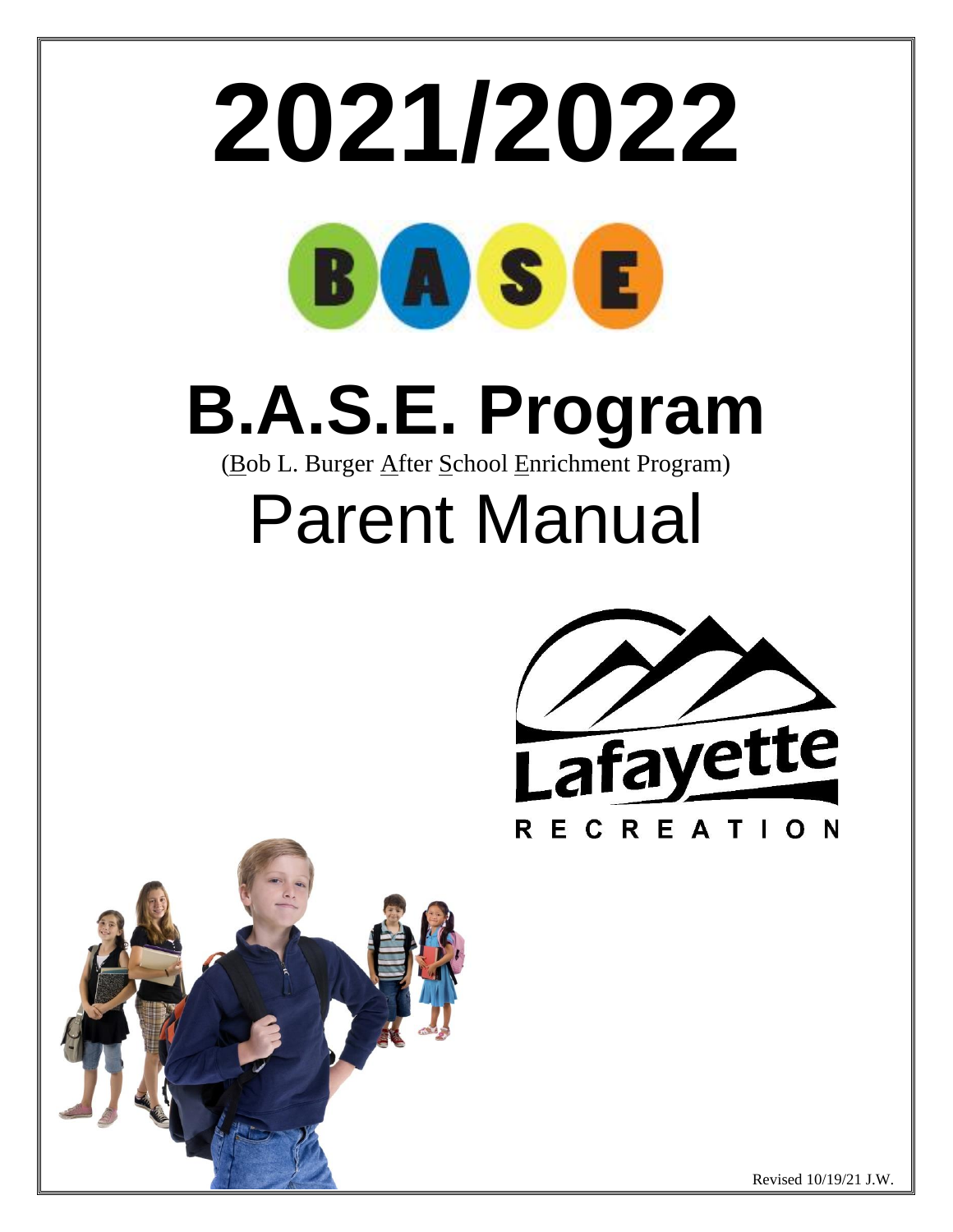# **TABLE OF CONTENTS**

|  | $\overline{7}$ |  |  |  |
|--|----------------|--|--|--|
|  |                |  |  |  |
|  |                |  |  |  |
|  |                |  |  |  |
|  |                |  |  |  |
|  |                |  |  |  |
|  |                |  |  |  |
|  |                |  |  |  |
|  |                |  |  |  |
|  |                |  |  |  |
|  |                |  |  |  |
|  |                |  |  |  |
|  |                |  |  |  |
|  |                |  |  |  |
|  |                |  |  |  |
|  |                |  |  |  |
|  |                |  |  |  |
|  |                |  |  |  |
|  |                |  |  |  |
|  |                |  |  |  |
|  |                |  |  |  |
|  |                |  |  |  |
|  |                |  |  |  |
|  |                |  |  |  |
|  |                |  |  |  |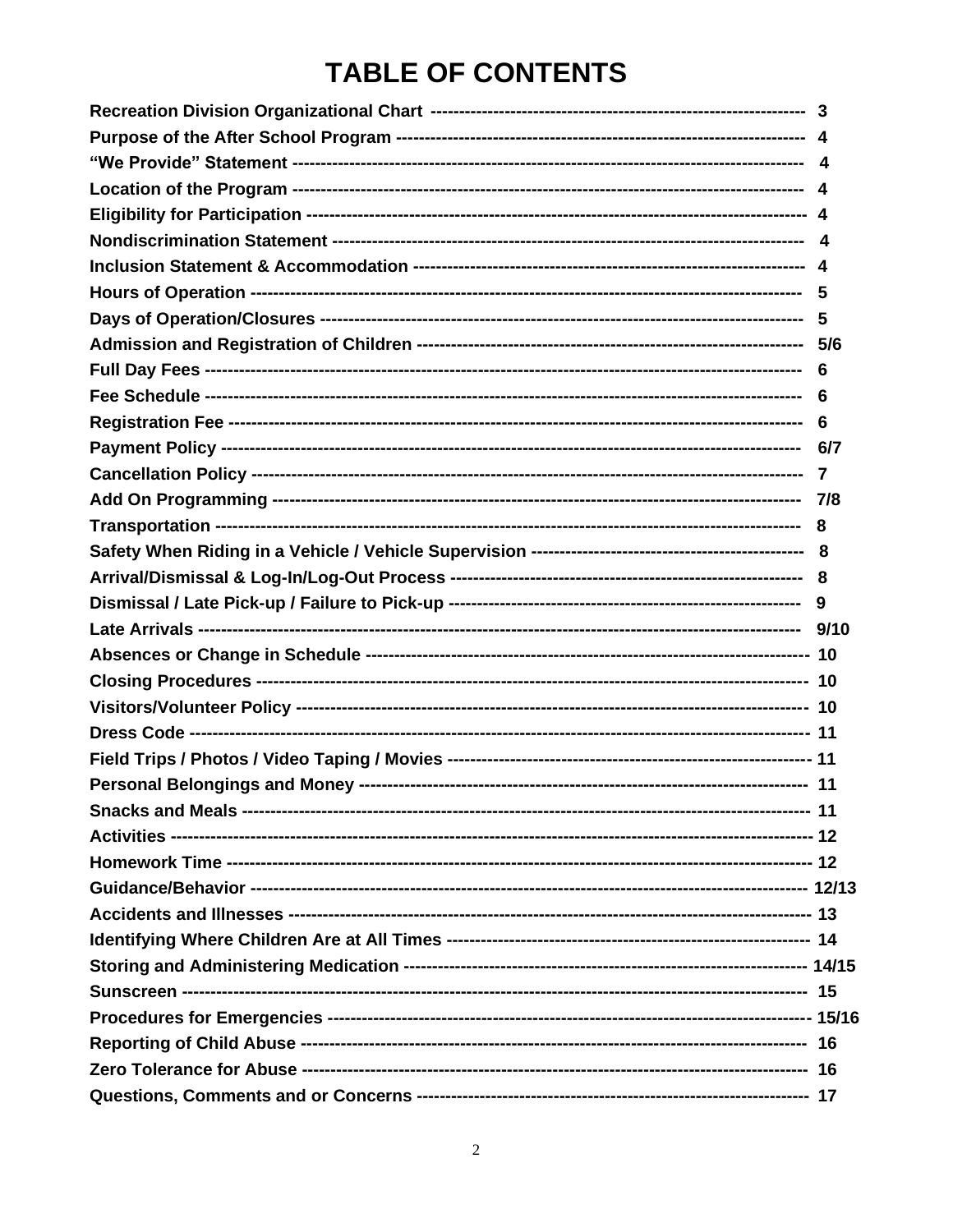# RECREATION DIVISION ORGANIZATIONAL CHART

**Recreation and Facilities Superintendent TBD**

**Recreation Supervisor/General Programs Becca Mack becca.mack@lafayetteco.gov 303.661.1467**

> **Youth Programs Coordinator Jordan Walker [Jordan.walker@lafayetteco.gov](mailto:Jordan.walker@lafayetteco.gov) 303.661.1288**

**BASE Manager Austin Cito [Austin.Cito@lafayetteco.gov](mailto:Austin.Cito@lafayetteco.gov) Office: 303.661.1173 BASE Direct Line: 720.849.1552**

**Bob L. Burger Recreation Center 111 West Baseline Road (303) 665-0469** *[www.cityoflafayette.com/BASE](http://www.cityoflafayette.com/BASE)*

*Because the number of staff is dependent upon the number of children in attendance, we request advance notice whenever your child will be attending or absent, thereby allowing us to staff adequately.* The operating ratio of children per leader staff, designated by the Department of Human Services, is 15:1.

**Emergency Training:** All staff members are certified in First Aid, CPR and Standard Precautions.

**Security:** All staff members must pass a background check by the Colorado Bureau of Investigations and the Federal Bureau of Investigation. In addition, they must be cleared through the Central Registry of the State of Colorado.

**Medical:** All staff members are required to provide proof of good health as dictated by the Department of Human Services.

**Training:** All staff members are required by the State of Colorado to take 15 credit hours of training classes yearly in School-Aged Child Care or related topics.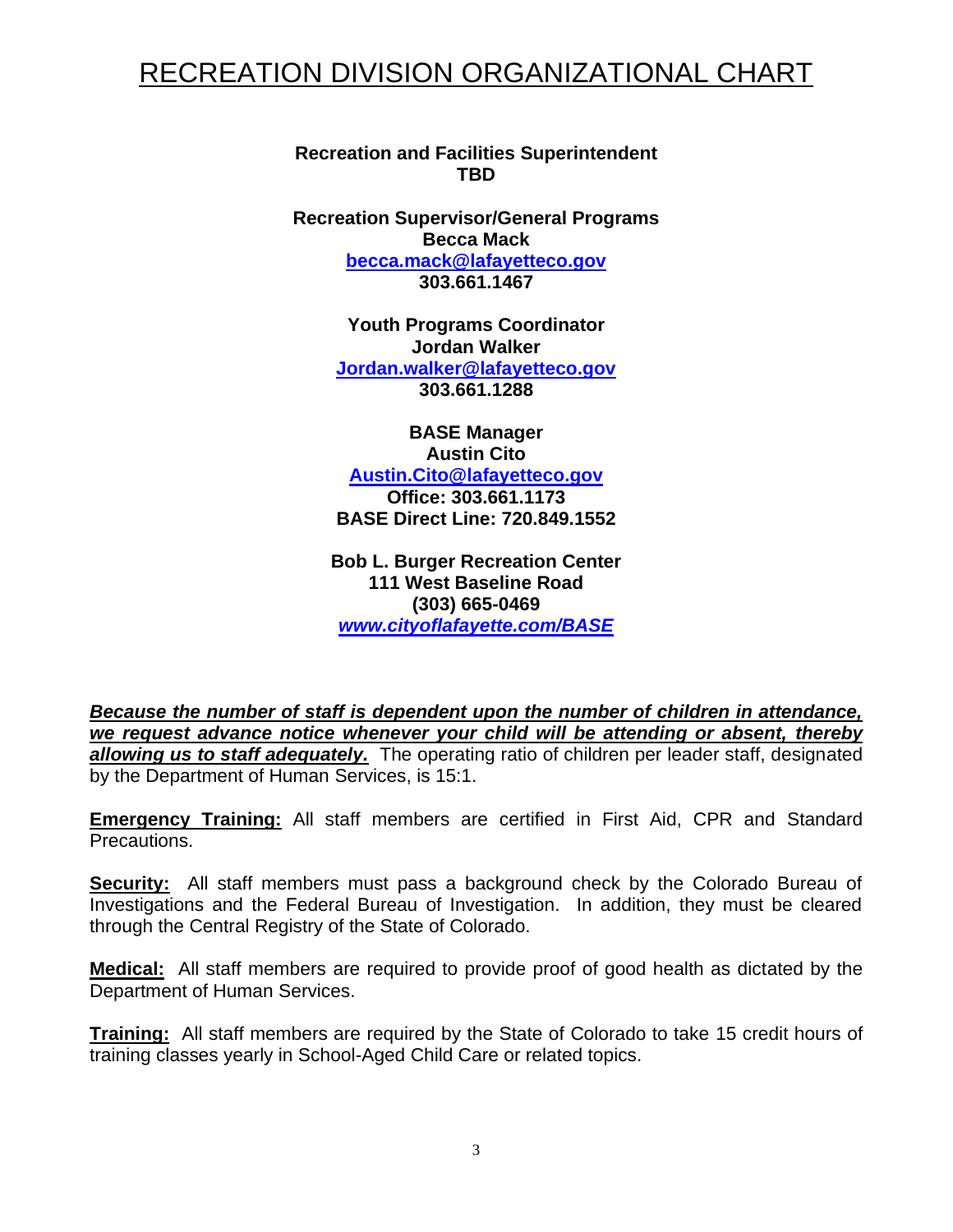# **WELCOME TO THE BASE PROGRAM!**

#### **Purpose**

The BASE program seeks to enhance our community and enrich the lives of Lafayette children by providing a safe, supportive, and structured environment that supports overall health and well-being. This on-site state licensed program offers quality educational, recreational, and cultural programs that promote the social, physical, intellectual, and emotional development of children and youth.

# **We Provide**

Transportation from eligible Lafayette elementary schools to the recreation center Assisted homework time Arts and crafts Nutritional education program Supervised recreational and physical activities Healthy snacks Additional programming opportunities (see the current recreation guide for details and fees)

#### **Location**

The BASE program is located at the Bob L. Burger Recreation Center and will use the Nyland and Greenlee rooms as base camp.

#### **Eligibility for Participation**

Children who are in Kindergarten (5 years old) through 5<sup>th</sup> grade (11 years old) may participate in the BASE program.

# **Nondiscrimination**

The BASE program does not discriminate on the basis of race, color, national origin, sex, or disability. The BASE program is dedicated to supporting the goals of the Americans with Disabilities Act. Please refer to the inclusion statement if your child may require accommodations for participation and contact the Youth Program Coordinator at 303.661.1288.

# **Inclusion Statement**

The mission of the BASE program is to provide a safe and secure environment for all children to explore and achieve success through a variety of recreational activities. We believe in providing quality programs for every participant.

#### **Accommodations**

The BASE program staff will make every effort to provide reasonable accommodations. These accommodations include, but are not limited to, staff training, additional staff supervision, use of individualized behavior support techniques, consulting with families and taking other steps to ensure a safe and enjoyable leisure experience for all participants. Participants are permitted to attend this program with an aid to assist. There will be no additional fees for an aid to attend unless attending a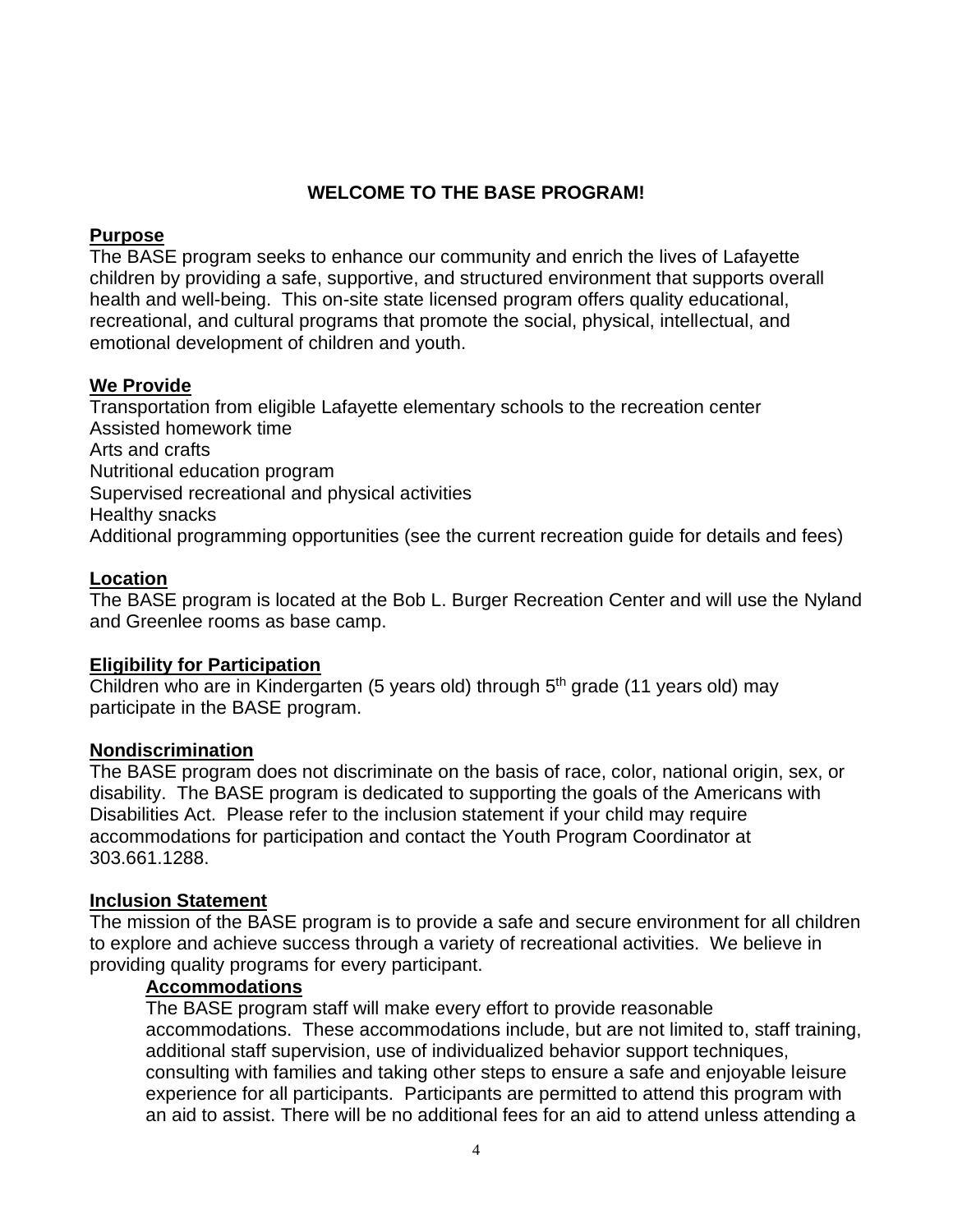special ticketed event or activity. Due to the structure of our program, we are not able to provide customized care or individualized personal assistance. Individuals who require inclusion assistance must call at least two weeks in advance if you are interested in attending the BASE program.

# **Hours of Operation**

The BASE program is administered and operated by the Bob L. Burger Recreation Center. The hours are 2:30 p.m. to 6:00 p.m., Monday through Friday. This program will run in accordance with the BVSD school calendar. *(\*PLEASE NOTE Peak to Peak Parents: Peak to Peak does not follow the same school schedule and while we do allow students from Peak to Peak to attend this program, it will be the parents responsibility to be aware of the differences in the school schedule).* The start day is the first full day of school in August and the last day is the last full day of school in May. We also offer a full day program (School's Out Camp) when students are out of school from 7:30am – 6pm.

# **Days of Operation**

Full Day Program Dates 2021/2022 School Year (Full days will run from 7:30am to 6pm) \**Due to staffing, in order to reserve your spot you must register and pay in full no later than one week before each full date***.** Auto pay is not an option for payment on the full days. \*Should BVSD cancel school for any unexpected reason, the Recreation Administration will decide whether to provide Full Day Care. **If school is canceled, BASE will not pick students up after school. If a Full Day is offered, you will be expected to pay the Full Day Registration Fee as you would for any other scheduled Full Day of care.**

- November 11 Veteran's Day December 20, 21, 22, 23 Winter Break December 27, 28, 29, 30 Winter Break January 3 Teacher PD January 4 Teacher PD January 17 MLK Day February 7 Teacher PD February 21 **President's Day** March 21, 22, 23, 24, 25 Spring Break
- October 18 **Professional Development Day** November 22-24 Parent Teacher Conference April 22 **Parent Teacher Conference** April 25 Parent Teacher Conference

# **Program Dates Closed**

September 6th November 25, 26 December 24, 25 & 31

# **Admission and Registration of Children**

Please remember that space is limited and will fill up quickly. To ensure a spot for your child, it is important to complete a Request for Care Form as early as possible.

Current immunization records and physician statement forms MUST be turned in prior to your child's first day of attendance. This will be completed through your child's ePACT profile.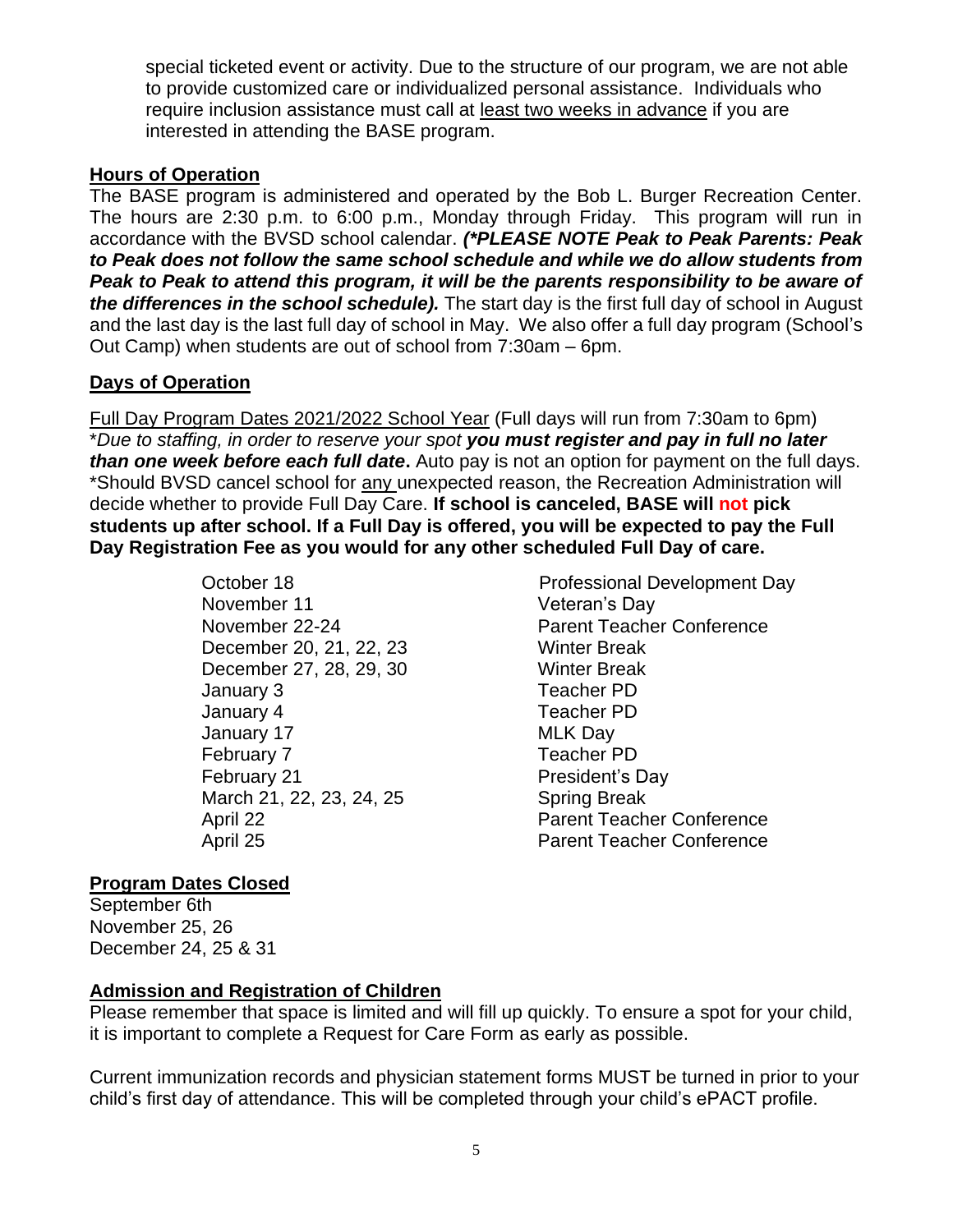Please note the BASE program does provide care for children who may **not** be immunized. A current physical is required within 12 months of admission.

A new/updated ePACT profile will be required at the beginning of each school year. **It is the parent's responsibility to keep their child's application form updated continuously with new or changed information.** 

This program is one of many activities offered by the City of Lafayette Recreation Department. Request for Care begins each May (Current Families) /June (New Families) prior to the start of the school year. Participants can fill out a Request Form at the Front Desk of the Recreation Center.

Request for Care Form: Come into the Bob L. Burger Recreation Center during regular hours of operation. (Hours are subject to change)

|          | Monday-Thursday $5:00$ a.m. $-9:00$ p.m. |
|----------|------------------------------------------|
| Friday   | $5:00$ a.m. $-7:00$ p.m.                 |
| Saturday | $7:00$ a.m. $-6:00$ p.m.                 |
| Sunday   | $8:00$ a.m. $-5:00$ p.m.                 |
|          |                                          |

Once care has been confirmed (via email) complete your campers ePACT profile, (one account per child) and pay the program registration fee by cash, check or credit card (Visa/MasterCard/Discover/American Express). In order to have your monthly payments taken out of your account automatically please complete an auto pay form.

# **Full Day Fees**

If you choose to register your child for the full day program on off-school days, you will be charged an additional 50R/\$60NR per day. Payment for full days is due at the time of registration. These days will run from 7:30am – 6pm and participants will have the opportunity to explore arts and crafts, indoor & outdoor games, field trips, swimming and other adventures! Due to staffing and field trip limits, the deadline for full day registration will be one week before each full day, so please be sure to register early!

\*Should BVSD cancel school for any unexpected reason, the Recreation Administration will decide whether to provide Full Day Care. **If school is canceled, BASE will not pick students up after school. If a Full Day is offered, you will be expected to pay the Full Day Registration Fee as you would for any other scheduled Full Day of care.**

# **Fee Schedule**

The BASE program runs in accordance with the BVSD school calendar. *(\*PLEASE NOTE Peak to Peak Parents: Peak to Peak does not follow the same school schedule and while we do allow students from Peak to Peak to attend this program, it will be the parents responsibility to be aware of the differences in the school schedule).* We offer a competitively priced afterschool enrichment program. Fees are based on contact days when BVSD is in session and you are not charged for days we are closed. After your first payment, your monthly fees will be the same each month. **All monthly payments are due by the 1st of each month (see the charts below).** Refunds are not issued for unused days or vacation days.

# **Registration Fee (paid once Care Request has been confirmed via email)**

The \$35 registration fee will hold your child's spot for the entire school year. This fee is non refundable and will not be applied to the monthly fee. At the time of registration only the non refundable \$35 registration fee, per enrollee, is due. This applies if you register in advance. If you register in August or after the start of the school year your first payment will include the non refundable \$35 registration fee and the first and last month's payment.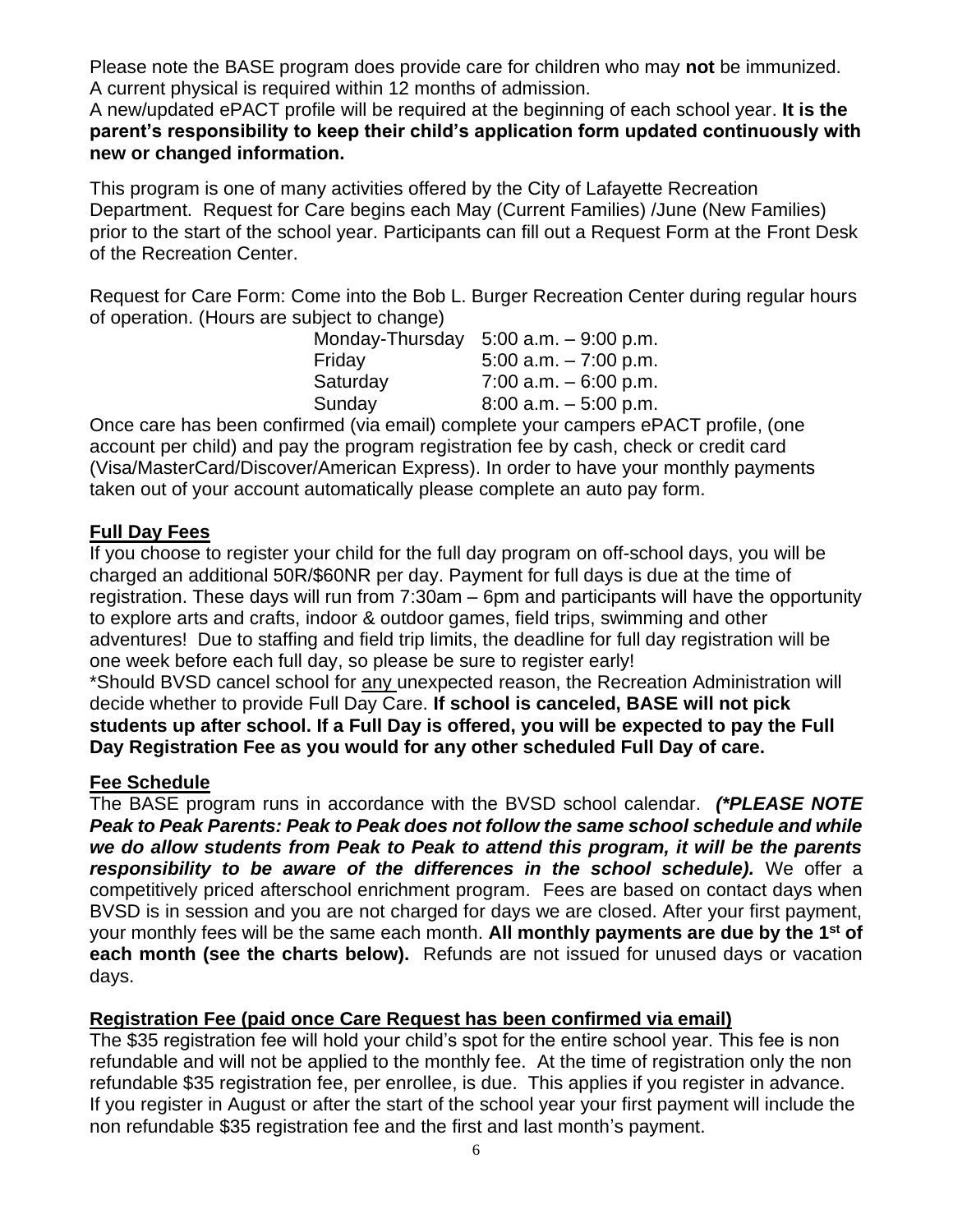# **Payment Policy**

# **Auto Pay by Bank Account EFT** (voided check must be provided) **or Credit Card:**

- $\circ$  The first payment will include the first and last months fees.
- $\circ$  The monthly fee will be automatically withdrawn from your bank account or credit card account on the 1st of each month. If your bank account has non sufficient funds (NSF) or your credit card is declined you will be notified and given 2 days to come in with, cash or check in the full amount. You will also be charged a \$30 NSF fee.
- $\circ$  If your credit card is declined, you will be charged a \$10 late fee. If payment is not received within the two day grace period, enrollment will be cancelled.
- o Full days are not included in the Auto Pay program. You must register for each full day you would like your child to attend. Payment is due at the time of registration.

#### **Late Payment Policy**

- If your credit card is declined, a \$10.00 fee will be assessed to your account immediately.
- If your bank account has nonsufficient funds (NSF) you will be charged a \$30.00 NSF service fee (assessed by the City Finance Department).
- If your balance due is not paid within 5 business days, your child's enrollment will be evaluated.

| The monthly fees are listed below: |
|------------------------------------|
|                                    |

**August Payment Calculation (FIRST/LAST MONTH PAYMENT)**

| <b>Month</b>     | 5 Days | 4 Days | 3 Days | 2 Days | <b>Payment Due</b> |
|------------------|--------|--------|--------|--------|--------------------|
|                  |        |        |        |        | Date               |
| August 21/May 22 | \$542  | \$488  | \$375  | \$249  | 8/12/2021          |
| September        | \$361  | \$326  | \$260  | \$187  | 9/1/2021           |
| <b>October</b>   | \$361  | \$326  | \$260  | \$187  | 10/1/2021          |
| <b>November</b>  | \$361  | \$326  | \$260  | \$187  | 11/1/2021          |
| <b>December</b>  | \$361  | \$326  | \$260  | \$187  | 12/1/2021          |
| January          | \$361  | \$326  | \$260  | \$187  | 1/1/2022           |
| February         | \$361  | \$326  | \$260  | \$187  | 2/1/2022           |
| <b>March</b>     | \$361  | \$326  | \$260  | \$187  | 3/1/2022           |
| <b>April</b>     | \$361  | \$326  | \$260  | \$187  | 4/1/2022           |

#### **Transfer Fees**

*You may only transfer or drop days of enrollment from BASE from December 1 –* **December 22<sup>nd</sup>**. Should you choose to add more days to your child's enrollment, you will need to get approval from a Program Coordinator. Approval for added days will depend on availability.

# **Cancellation Policy**

Should you choose to cancel your enrollment, a written 30 day notice is required and the registration fee is non-refundable. The pre-paid last month's payment will be applied to your child's last month of attendance. If written notice is given in less than 30 days, a 25% cancellation fee will be charged on the last month's pre-paid payment and the current month will not be refunded.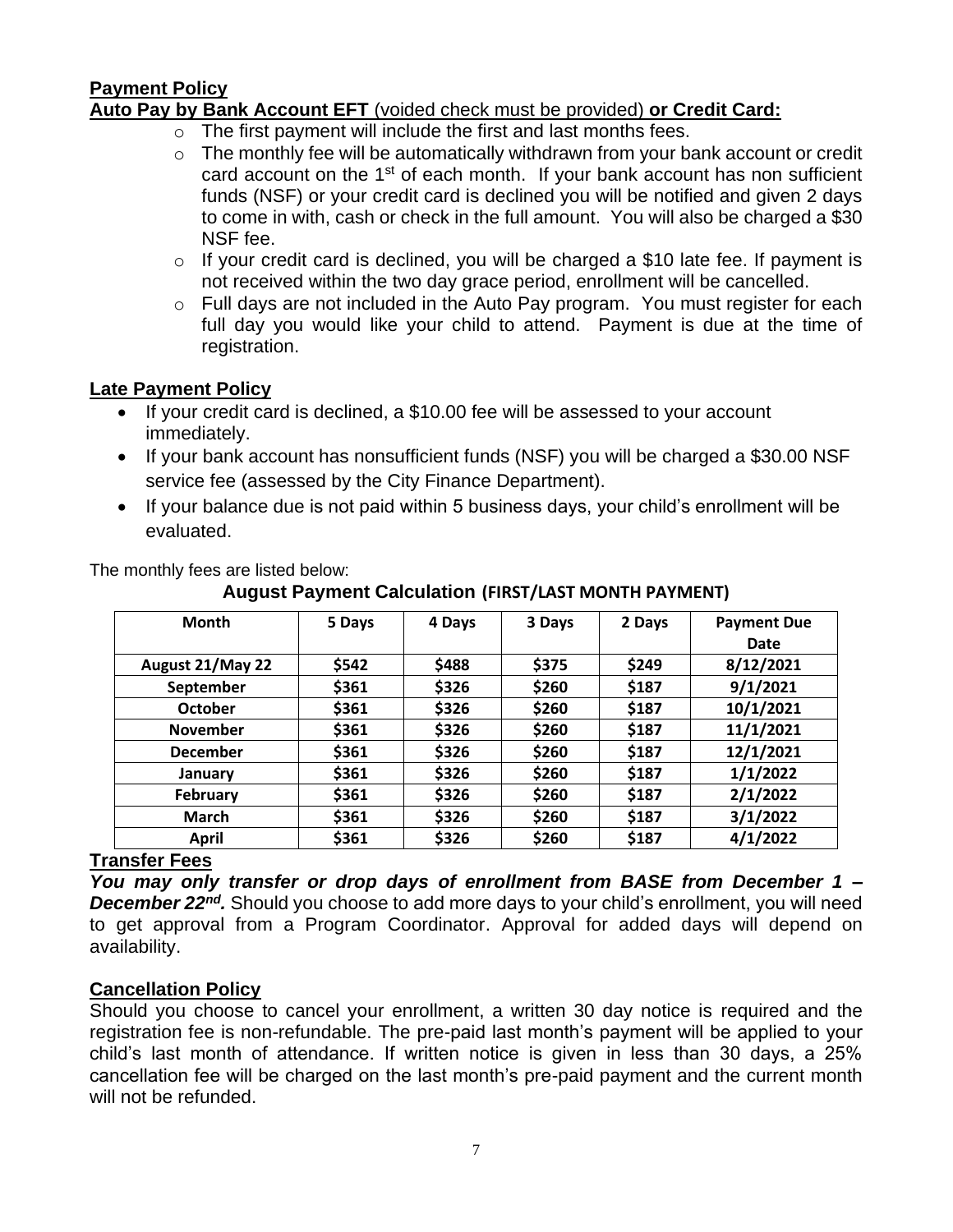# **Add On Programming**

We have extra "add on" activities that you can register your child for during the afterschool program hours such as: swimming lessons, karate, basketball, physical education, gymnastics and art classes to name a few. Please see the current Recreation Guide for details on the exact program offerings. Due to safety precautions, classes starting during BASE but ending after 6pm will not be offered as a BASE add on. You may still register, but must take your child to and from classes. Your child will be supervised by the BASE staff and safely brought to the area in the Recreation Center such as the gym, pool or multi use rooms for the add on they are registered for. The BASE staff will then chaperone/transport the children back to the BASE room when their class is over.

# **Transportation**

The minimum requirement for transportation from each elementary school is five enrolled students. If we do not meet this requirement, transportation will not be provided.

The BASE staff will transport children from Lafayette Elementary Schools in three city owned 13 passenger vehicles. The transportation schedule from these schools is as follows:

# 2:50pm pick up at Lafayette Elementary

2:50pm pick up at Ryan Elementary

\*Children at Pioneer Elementary will walk over with BASE staff members at 2:50pm 3:00pm pick up at Peak to Peak Charter School *(\*PLEASE NOTE Peak to Peak Parents: Peak to Peak does not follow the same school schedule and while we do allow students from Peak to Peak to attend this program, it will be the parents responsibility to be aware of the differences in the school schedule).*

In the event there are no participants registered at any of the above schools the staff driver will omit this school on the schedule and go directly to the next school. **NOTE:** This schedule may be changed at any time to safely accommodate all participants.

#### **If your child will be utilizing this transportation from school to the Recreation Center it will be your responsibility to inform the school that your child will be picked up by the BASE program staff.**

Field trips outside of the City of Lafayette will be transported by a professional bus service when the participant number exceeds the seat limit on the city owned and operated vehicles. Participants are expected to follow rules and regulations of the bus transportation systems. The BASE staff will **NOT** transport any participants in their personal vehicles.

# **Safety When Riding in a Vehicle / Vehicle Supervision**

Important safety rules are reviewed prior to each field trip. When on field trips, all participants and drivers will use a seat belt. Behavior in the vehicles will be such as to not distract the driver. Other staff will be present to assist the children. A cell phone will be available for emergencies.

# **Arrival / Dismissal & Log-In/Log-Out Process**

It is required that all children be accompanied to and picked up from the program by an authorized person. Children may not log themselves in or out of the BASE program. The exception is for children who are picked up by the BASE program staff from a Lafayette elementary school. Log-in/Log-Out will provide a clear record of attendance and tardiness for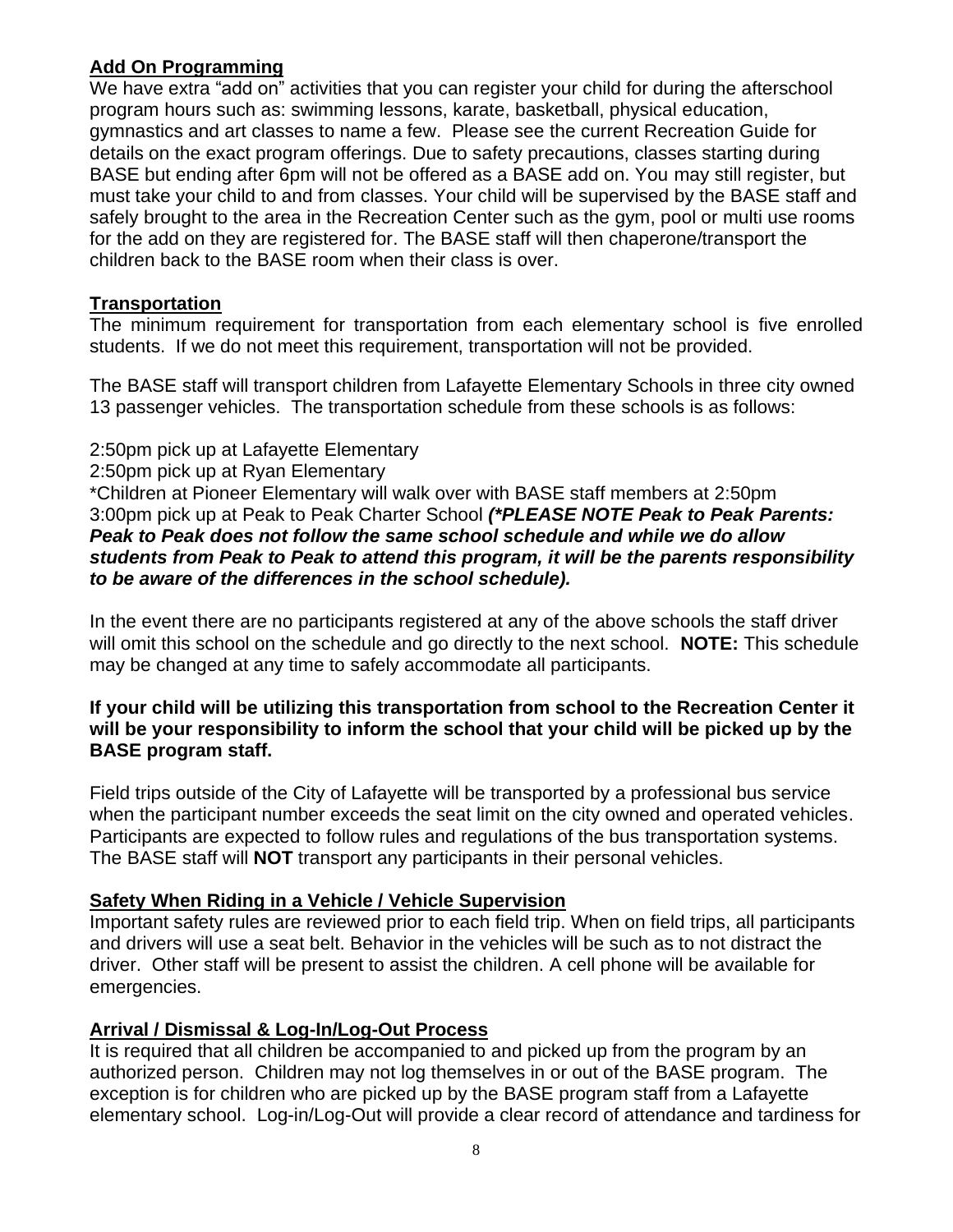documentation, should it be needed. Children will be released only to those on the authorized pick up list. Persons unknown to staff will be asked to show ID. Authorized persons must be at least 18 years old. No staff member may be listed as an authorized person. To authorize an alternate person to pick up your child, you may add them to the list or provide written consent that includes the person's name, the specific date(s), and your signature. Verbal consent will be accepted from a parent, only in an emergency.

*Procedure for Individuals Not Authorized to Pick Up Participants*: If an unauthorized individual comes to sign a child out, the child will remain in the program until the parents can be contacted for permission or someone with proper authorization comes for the child.

# **Dismissal / Late Pick-up / Failure to Pick-up**

The program hours are 2:30 p.m.-6:00 p.m. for afterschool and 7:30am to 6pm for full days. *Dismissal time:* Participant*s* should be picked up **promptly** by 6:00p.m. Anything after 6:00 p.m. is considered a late pick-up and is subject to the following disciplinary procedure:

- A. First Time The supervisor or leader will wait with the participant until they are picked up by a designated parent/guardian. This staff member will remind the parent that this is a late pick up and prompt pick-up is required.
- B. Second Time The supervisor or leader will wait with the participants until the parent/guardian arrives. They will inform the parent that Recreation Coordinator will be in contact regarding their continued delinquent behavior. The Recreation Coordinator will notify the parent/guardian to inform them of a late fee owed. This is \$1 for every 1 minute late. This fee is payable at the Recreation Center Front Desk, **NOT** to the BASE program staff. **This fee MUST be paid prior to their child returning to the program**. In addition to the late fee, the parent/guardian will also be informed that if they are late a third time; their child can no longer attend this program for the duration of the year.
- C. Third Time The Recreation Coordinator will notify the parent/guardian that they have abused our policy, they have been warned and their child may no longer attend this program for the duration of the year. There will be NO REFUND for the current month and fees will be forfeited. The remaining payments will be discontinued if on auto pay.
- **Failure to Pick-Up Child:** If a child is not picked up by 6:00 p.m., the staff member waiting with the child will inform the Recreation Coordinator of the situation. Staff will immediately call the parent/guardian(s) listed as the emergency contact. If staff reaches them they will immediately convey the severity of their tardiness and proceed with the outlined policy for late pick-up, depending on whether this is a first, second or third offense. Late fees will apply until the parent/guardian arrives or the police take custody. The same policies and procedures will be followed for the full day program. If the parent cannot be located the Recreation Coordinator will call the police and the child/ren will be turned over to the police by 7:00 p.m. Late fees will apply until the parent/guardian arrives or the police take custody.

# **Late Arrivals – For the Full Day Program**

The program hours are 7:30 a.m.-6:00 p.m.

*Arrival Time*: Participants should arrive between 7:30 a.m.-9:05 a.m. Anything after 9:10 a.m. is considered tardy and is subject to the disciplinary actions outlined in this manual (unless it is excused in advance).

In all late arrival cases a staff member will wait at the check-in site until 9:10 a.m. At that time they will call the parent/guardian to inquire about the late participant.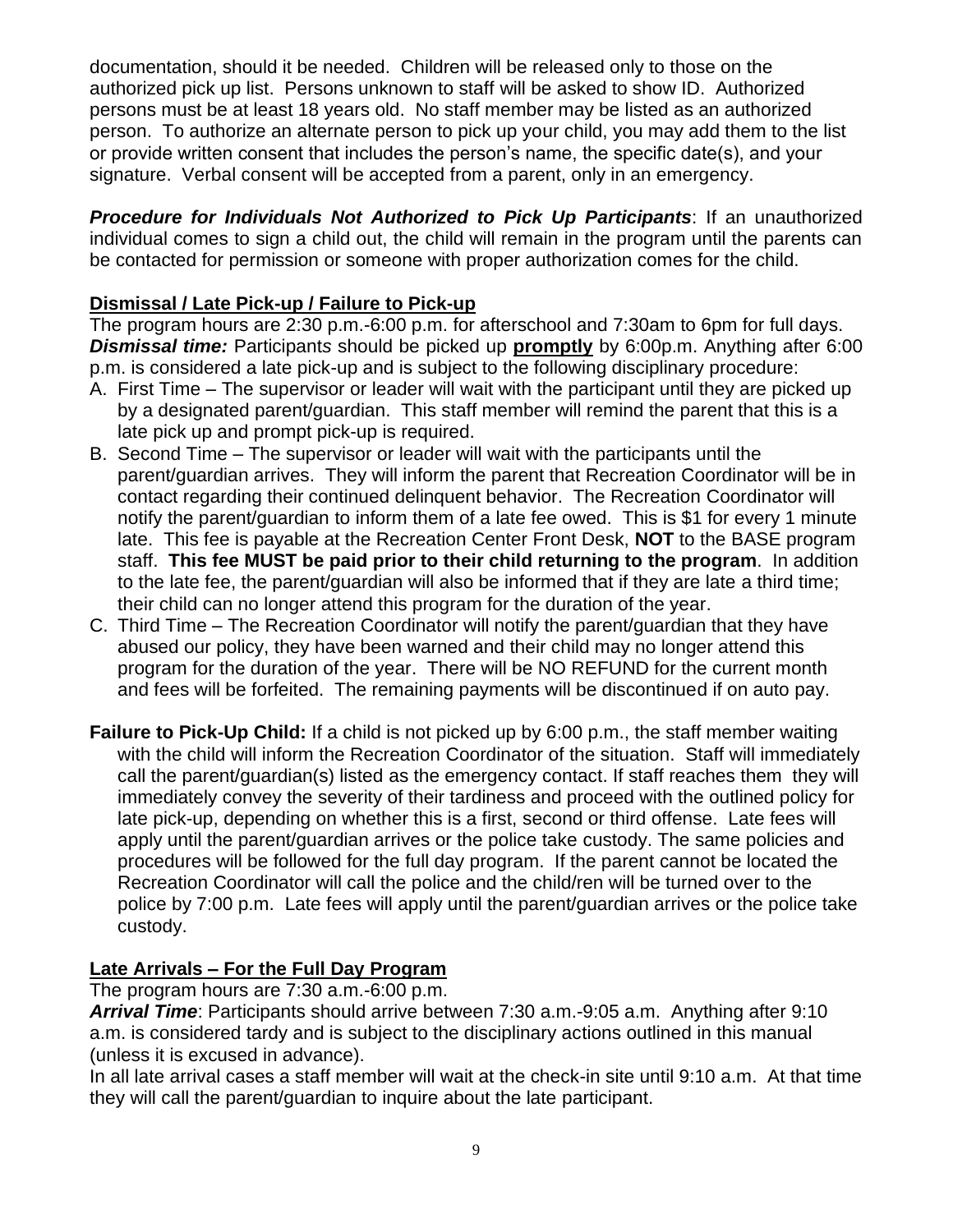*Late Arrivals*: While onsite, staff will attempt to contact the parents to inquire about their child's ETA. Due to safety concerns, there can be no drop off while camp is offsite swimming or on a field trip.

*Tardiness*: The procedure will be as follows for late arrivals:

- A. First Time participant with a parent/guardian will log-in late.
- B. Second Time staff will notify the Recreation Coordinator and they will call the parent and discuss the situation.
- C. Third Time staff will notify the Recreation Coordinator who will notify the parent and the participant will be suspended for the duration of the year. There will be **NO REFUND** for the current month and fees will be forfeited. The remaining payments will be discontinued if on auto pay.

Participant tardiness impacts the day's schedule and safety for all participants, and therefore, will not be tolerated.

# Absences or Change in Child's Daily Schedule

*It is the parent's responsibility to inform the BASE program staff (in writing) of their child's absence or any schedule changes.* You may call the BASE cell phone directly at *720-849-1552* or email Jordan and Austin*.* **[Jordan.walker@lafayetteco.gov,](mailto:Jordan.walker@lafayetteco.gov) [Austin.Cito@lafayetteco.gov](mailto:Austin.Cito@lafayetteco.gov)**

If a child is enrolled to attend on a specific day and does not report to BASE and the parent does not contact BASE or submit an Absence/Schedule Change form to report the absence, BASE staff will make efforts as dictated by law to contact the parent(s) and/or authorized emergency contacts, up to and including 911.

# **Closing Procedures**

After closing hours, the staff will check the log in/out sheets to make sure that all children in attendance have been signed out. The program staff will also check all areas of the building used for that day. This will be done prior to staff leaving the building for the day.

# **Visitors Policy**

The BASE Program welcomes visitors to observe our program, however, they are required to comply with the following safety procedures:

- All visitors must check in/sign in with the On-Site Director.
- Visitors must provide the following information: first and last name, current address, date of their visit, and the purpose of their visit.
- They must also show the BASE staff a photo ID and receive a visitor's badge to wear while on site.
- Any visitors interested in observing our program must provide 48 hours advanced notice so arrangements can be made.

# **Volunteer Policy**

All volunteers are required to complete a City of Lafayette Volunteer Application and undergo a background check. If you are interested in volunteering, please contact the Recreation Coordinator/Supervisor.

# **Dress Code**

Please dress children appropriately according to weather, planned activities and in comfortable running shoes. A swim suit and towel will be needed on full days when swimming is planned as the field trip.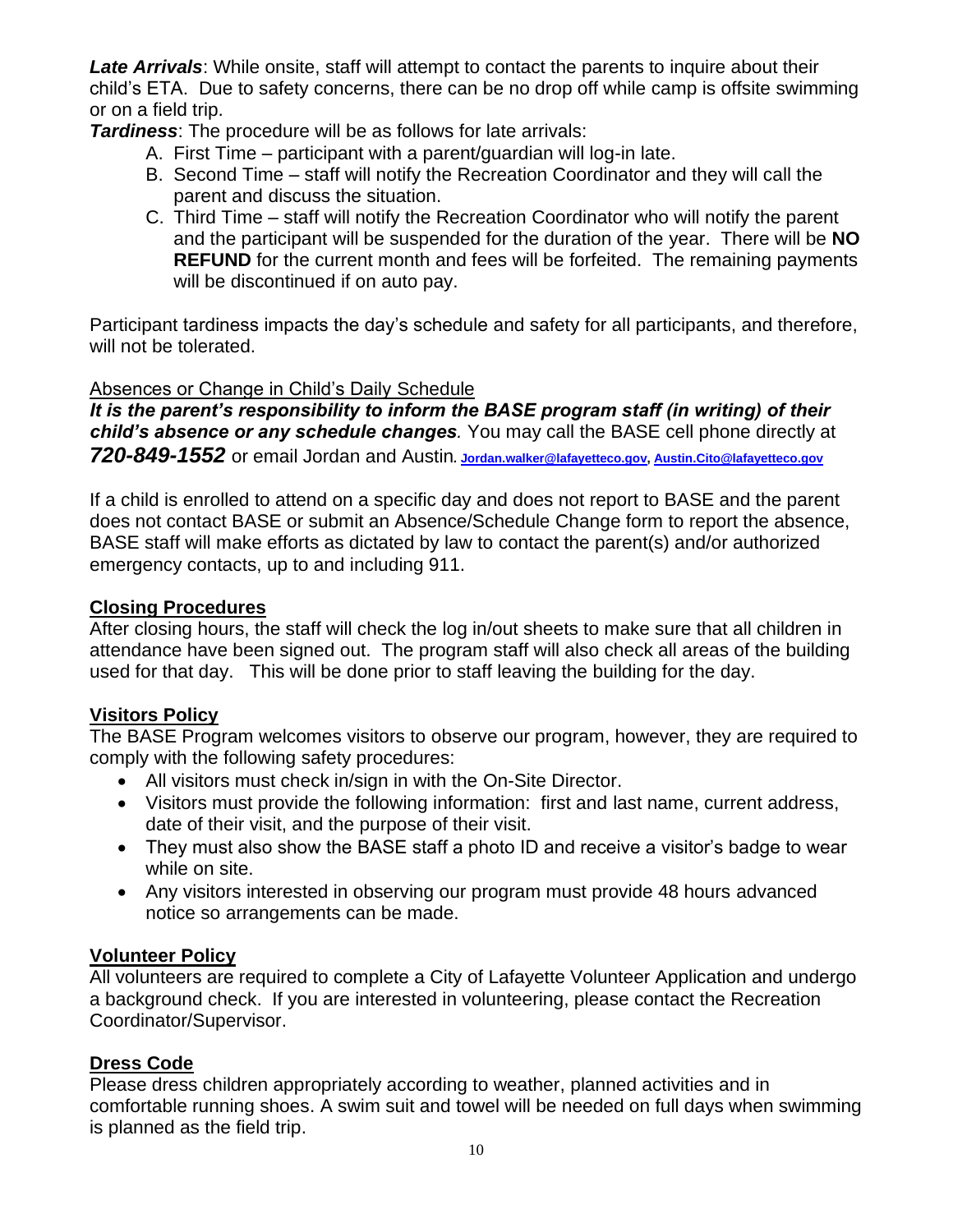# **Field Trips**

On local field trips participants will be transported in 13 passenger vans with individual seat belts. Staff will **NOT** transport any participants in their personal vehicles.

When on field trips, children will be separated into groups by age and ability as appropriate.

• If the field trip involves swimming, children with low swimming abilities will be placed in one group and be actively supervised by staff in the kiddie/shallow pool and are not to use large slides.

Possible Local Field Trips: Bob L. Burger Recreation Center Indoor Pool White Tail Park Waneka Lake Park

#### **Photos / Video Taping / Movies**

From time to time, the City of Lafayette Recreation Department may photograph or video tape activities and events for inclusion in promotional materials. If parents prefer not to have their children involved, they may inform us in writing.

It is always challenging to find appropriate movies that will satisfy children of all ages. Therefore, we will never show more than 1 movie per month and will always have guardians sign a release that states what movie we will be watching and when it will play.

#### **Personal Belongings and Money**

Ultimately, the individual participant is responsible for any personal belongings they may bring to the program. Parents are responsible to clearly label personal belongings (swimsuit, towel, sunscreen, lunch box, water bottles, backpack etc.), to help keep track of personal items. We ask children to keep all items in a labeled backpack. Participants are NOT to bring cell phones, iPads, iPods, or other electronic devices. *The City of Lafayette and the BASE Program staff are not responsible for lost, stolen or damaged belongings.* We keep a "Lost and Found" box at the Recreation Center front desk, where all recovered items are placed. *PARTICIPANTS ARE ASKED NOT TO BRING MONEY TO PROGRAM.*

#### **Snacks and Meals**

All children and staff are required to wash hands before snacks and meals. All children attending the BASE afterschool program will be provided a light snack. Snacks will meet the Healthy 35-10-35 Standard (Fat Cal must be less than 35% of the total calories, Saturated Fat must be less than 10% of the total calories and Sugar must be less than 35% of the total weight).

If your child has special dietary needs please provide a supply of snacks (labeled with the child's first and last name) to keep at the recreation center for staff to give your child. It is the parents' responsibility to advise the BASE staff of any individual food allergies which need accommodation.

On Schools Out day's, participants must bring a non-perishable lunch, morning snack, afternoon snack, and a drink. If the parent is unable to bring and or supply this, you will be charged a fee of up to \$10.00 for each instance we supply a lunch/snack.

# **Sack Lunch/Snack Do's and Don'ts:**

Do: Provide a nutritious and filling lunch Label lunches and drinks with the child's first and last name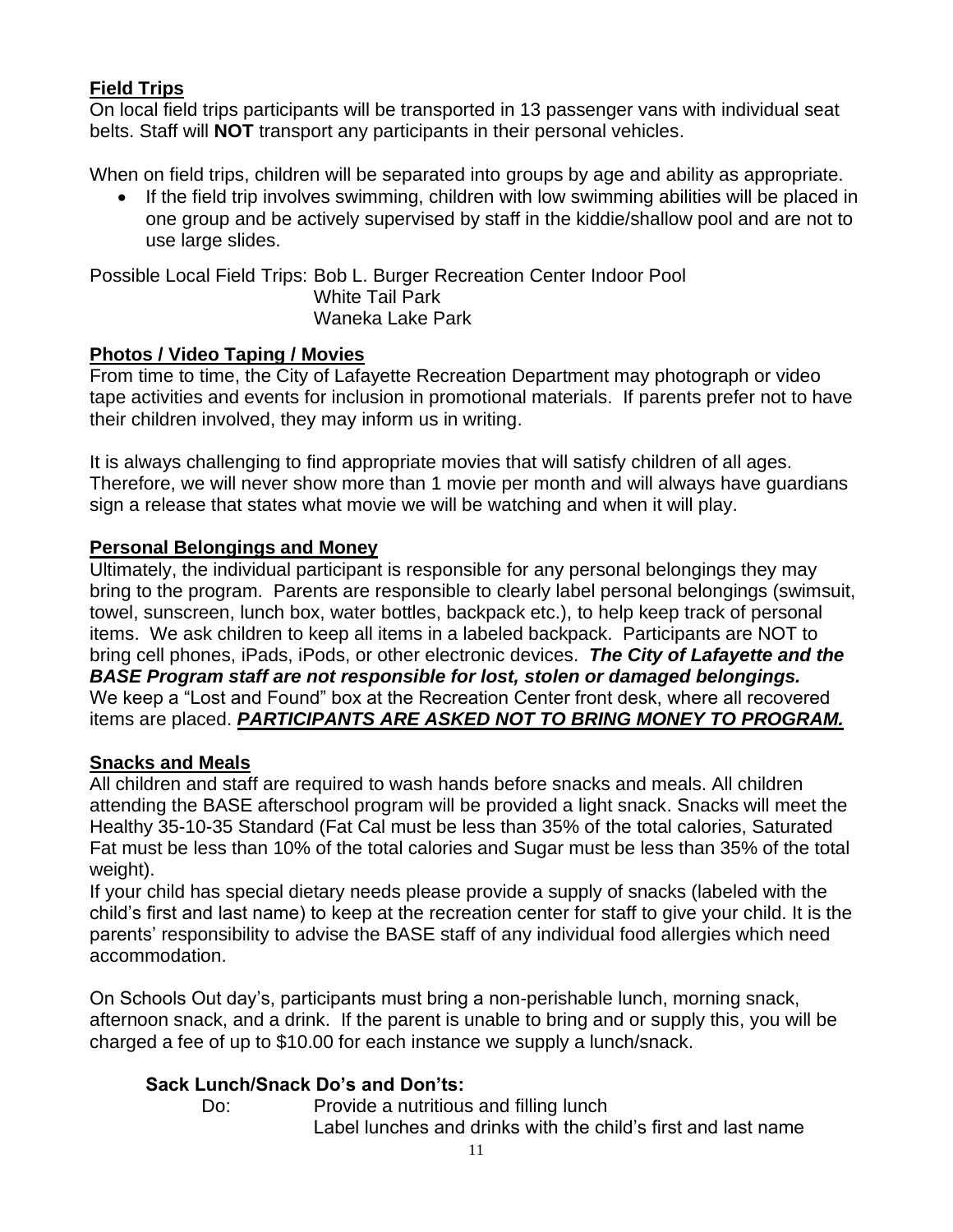Don'ts: Please NO microwaveable foods Please NO glass containers Fail to advise the staff of any individual food allergies Lunches and/or snacks will not be shared

# **Activities**

The BASE program will provide a monthly calendar listing the activities and events. All activities are age appropriate and for the enjoyment of the children. Activities include, but are not limited to arts and crafts, sports, science, literacy enrichment, and STEM activities. These activities are designed to enrich children's social growth and self esteem. If your child cannot participate in a scheduled activity, please notify the staff so appropriate accommodations can be made. The BASE program staff is unable to provide customized care during scheduled activities.

We also offer additional programming opportunities, such as swimming lessons, karate, basketball, gymnastics and pottery. Please see the current recreation guide for details and fees.

During the School's Out full day program children will have the opportunity to explore arts and crafts, indoor & outdoor games, field trips, swimming and other adventures! On swim days children will need to bring a swimsuit and towel. Children will need to bring a non perishable lunch, two snacks and a drink.

#### **Homework Time**

All children enrolled in the BASE program will be given time for snacks and physical activity on a daily basis. Up to one hour of time will be provided each day for group homework. Due to Colorado State ratio expectations, staff will be available to provide limited assistance but will not be available to do one-on-one tutoring.

#### **Guidance/Behavioral**

The BASE program is designed to enrich, educate and entertain children. The BASE program has the right to refuse service to any student who has been expelled from any BVSD school for disciplinary reasons.

In order to make the BASE program a positive experience for all children, we ask that three basic principles be observed:

- 1. Keep yourself safe
- 2. Keep others safe
- 3. Keep the materials and equipment safe

A child who interferes with the quality of care provided or is putting the safety of children or staff at risk will be asked to leave.

1. Each child will be given three verbal warnings about the behavior, except when such behavior poses a safety concern. Parents will be notified about the inappropriate behavior each time. The BASE program does NOT use emotional, verbal or physical abuse as forms of redirection. Withholding food, physical activity, and corporal punishment are NOT allowed within the BASE Program.

We also use: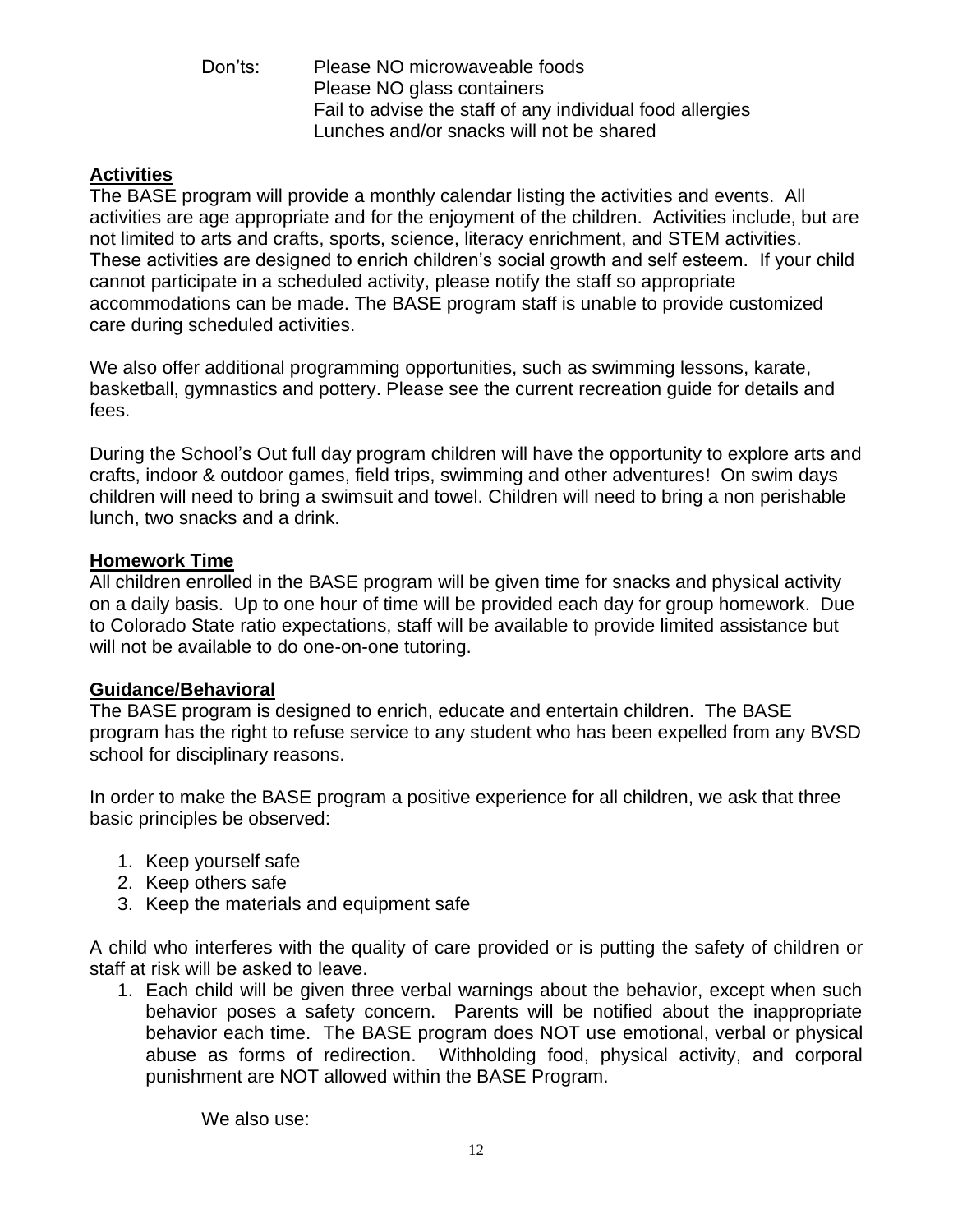- Redirection and other activities
- Positive Reinforcement
- Time Away
- Time Out not to exceed one minute for each year of age
- Chill Time child reads, colors or constructs a puzzle.
- 2. If the behavior continues, the child will be given a behavior notice\* to take home and parents will be contacted. The child will lose certain privileges.
- 3. If the behavior continues, the child will be given a write-up and the parents will be contacted to pick up the child.
- 4. After (2) write-ups, a conference will be held and the child may be placed on an individualized behavior plan. The child may also be suspended depending on the offense.
- 5. After (3) write-ups the Recreation Supervisor and the Recreation Coordinator will be notified and care may be discontinued. The parents will be notified in advance if care is to be discontinued.
- 6. There will be **NO REFUND** for the current month and fees will be forfeited. The remaining payments will be discontinued if on auto pay.
- 7. At the parent's request, a review committee will meet to determine eligibility for re-entry to the BASE program after 6 months.
- 8. When behavior presents a safety concern, BASE staff reserves the right to skip steps in the discipline process. Every effort will be made to help the child change his/her behavior, but it is the child who is ultimately responsible for his/her conduct.
- 9. To clarify, inappropriate, disruptive behavior includes but is not limited to the following: damaging/stealing property; throwing objects; leaving room, playground, or school grounds without permission; disrespectful, abusive, harassing behavior and inappropriate language; hitting, roughing, or physical abuse.

\*Staff will document all behavior problems and incidents.

# **Accidents and Illnesses**

To help prevent accidents and injuries, safety rules will be reviewed with the children. In case of an injury, the following actions would be taken:

- 1. A trained staff member will assess the situation.
- 2. If there is any question about the seriousness of the injury Emergency Medical Service (911) will be contacted to respond and provide necessary evaluation.
- 3. For minor injuries, trained staff will apply first aid whenever necessary.
- 4. Parents/guardians/emergency contacts will be notified of the severity of the accident.
- 5. If the parents/guardians/emergency contacts can not be reached Emergency Medical Service (911) will be contacted to respond and provide necessary evaluation.
- 6. Appropriate documentation will be completed and an accident/illness log will be maintained.

Children enrolled in the BASE program are expected to be able to maintain appropriate bodily functions. We do understand however that there may be an occasional accident. If a child has an accident and soils their clothing, parents will need to come clean their child if the child is unable to do so themselves. Should a child have repeated "accidents" which require more care than the staff can provide without compromising the health and safety of other children, the child's placement in the program may be reconsidered.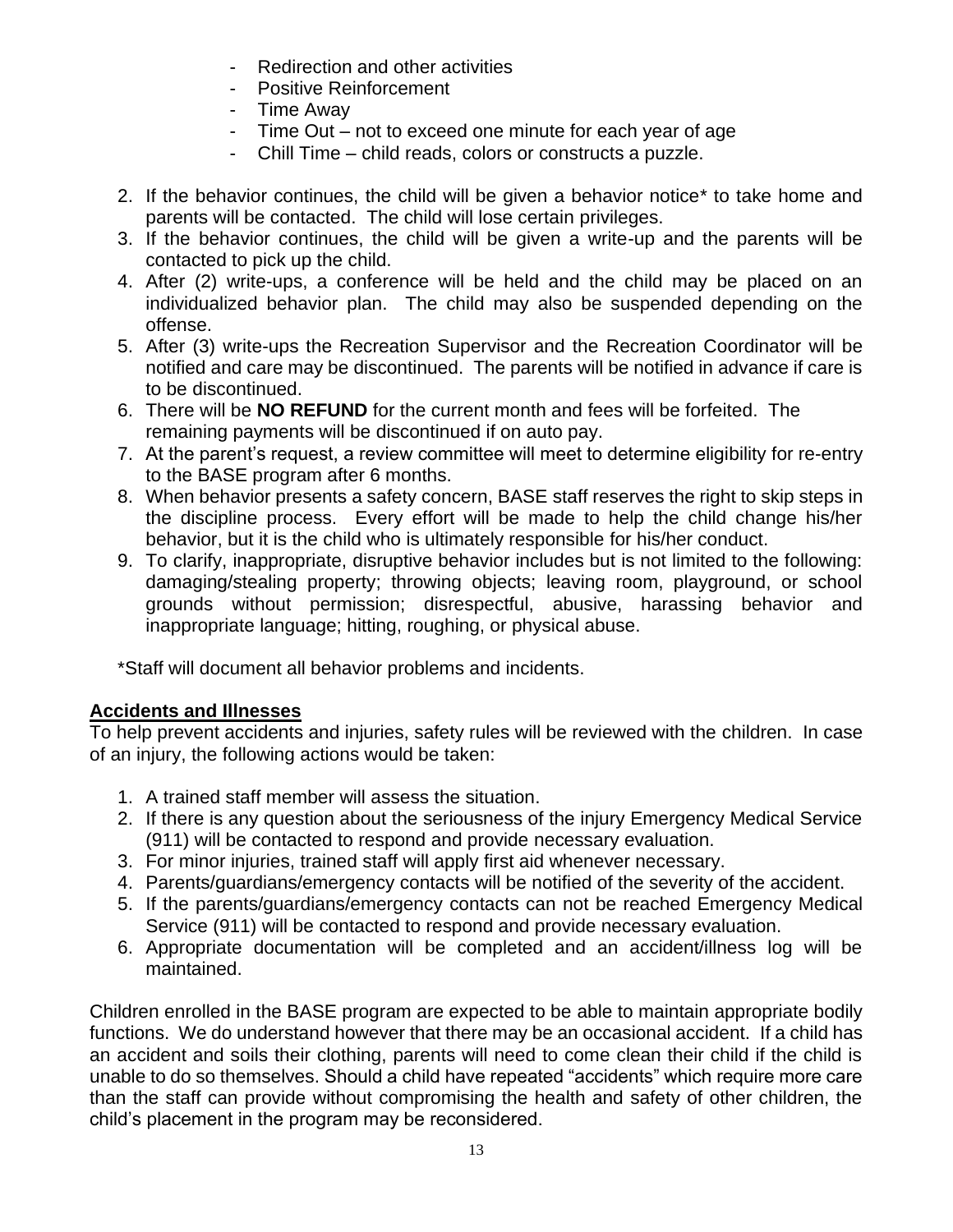Ill children are not to attend the BASE Program and will be sent home if exhibiting any of the following:

- 1. Temperature of 100 degrees or higher.
- 2. Vomiting or diarrhea.
- 3. Uncontrollable or persistent cough.
- 4. Appearance or complaint of acute illness or severe pain.
- 5. Communicable diseases that have **not** been treated with antibiotics for at least 24 hours. Serious communicable diseases will be reported to the Colorado Department of Health.
- 6. Head Lice.
- 7. Any behavior that requires more care than the staff can provide without compromising the health and safety of other children.

If a child should become ill while attending the program, the parent will be contacted and the child must be picked up immediately. The child will be cared for comfortably until the parent/guardian arrives.

# **Identifying Where Children Are at All Times**

The BASE program staff will directly supervise all children during program hours. They will identify the children in their groups and take attendance of their groups at regular intervals. Please stress to your child the importance of remaining with the BASE program staff at all times.

#### **Storing and Administering Medication**

Parents need to meet with the Recreation Leader/Coordinator/Supervisor in advance to set up a Health Care Plan specific to your child. If the proper paperwork has not been completed, parents will be notified and asked to return to our premises to administer medication. Parents should check with their health care provider to see if a dosage schedule can be arranged that does not involve the hours the child is in the program. In the event that medication, whether it be prescribed or an over the counter product, does need to be administered during program time by staff it must meet the following conditions:

- 1. Medication must be placed in the original container and properly labeled with the prescription number, name of pharmacy, patient's name, doctor's name as well as the dosage clearly marked.
- 2. All medication needing to be administered during program hours will be kept in the BASE program area in a locked cabinet, unless it is an emergency type (Epi-Pen) medication, then staff will carry in first aid pack. The program is unable to share medications for siblings, therefore adequate amounts of medication must be provided for each child. Children will be prohibited from carrying medication, as the medication may be abused or endanger other children. Inhalers may be exempt with a written statement from an authorized medical provider.
- 3. All medication forms must be completed in full and submitted annually or revised when any changes occur in the medication or its administration. All medication received from the parent must be logged in and signed for by the parent and authorized BASE staff member to ensure an accurate amount.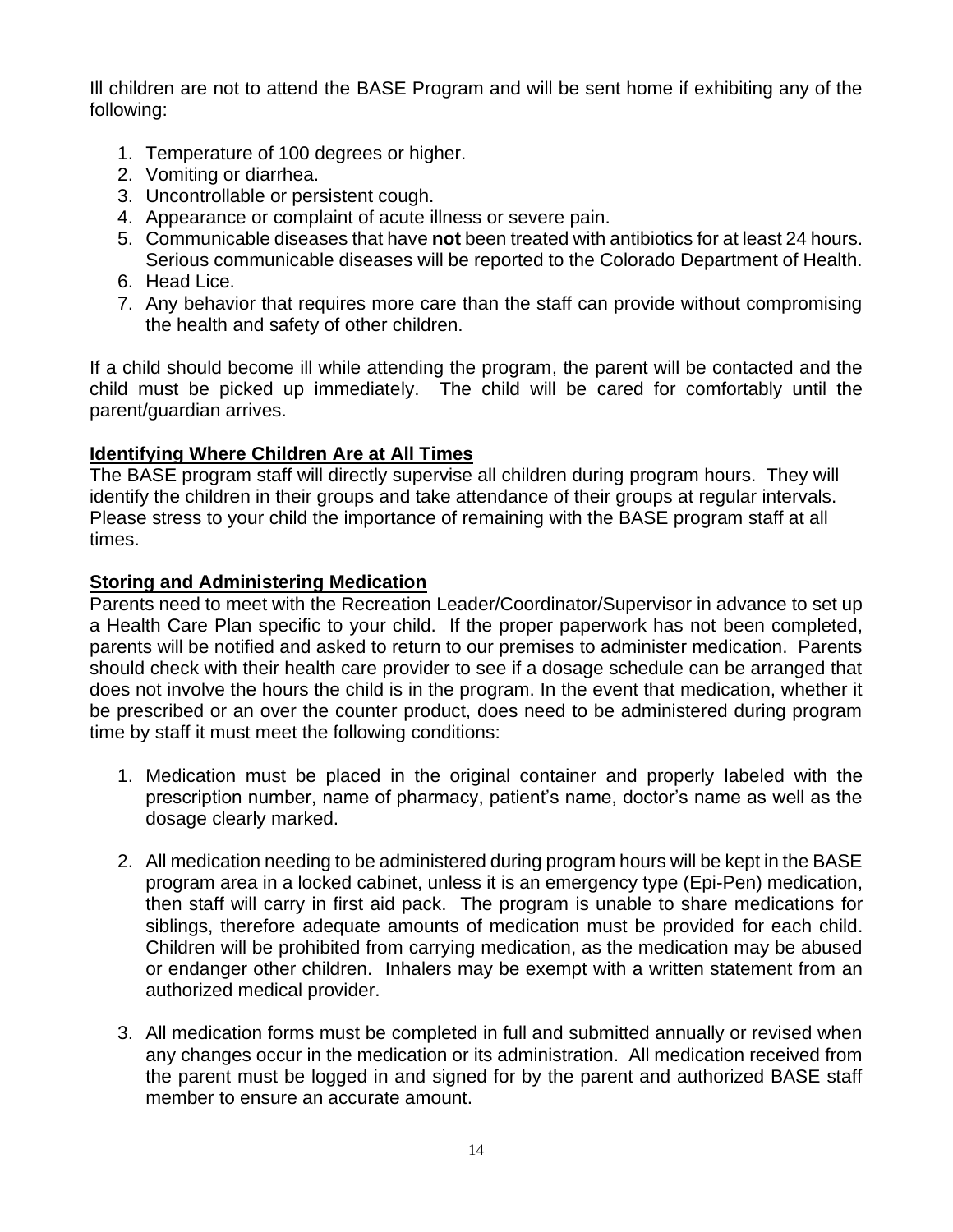- 4. Only trained BASE staff members will be allowed to handle and distribute medication. BASE program staff members are trained to administer medications in compliance with the Colorado Department of Human Services rules and regulations. A log will be maintained for medication that is administered. All medication left after the school year is over or expired will be disposed of per the Delegation of Nursing Tasks: 12-22-318 C.R.S.
- 5. Delegation of Nursing Tasks: 12-22-318 per Colorado State Law: We will follow all guidelines in the administration of medication per the requirements set forth in section 12-22-318. Please contact the Colorado State agency below for a complete list of the guidelines in this area.

#### **The Colorado State Board of Nursing: (303) 894-2430**

#### **Sunscreen**

Please provide sunscreen for your child on sunny days. In the event that your child is not wearing sunscreen, staff will regularly remind the participants to apply sunscreen. Staff will encourage the children to utilize the buddy system when applying sunscreen.

#### **Procedures for Emergencies**

The BASE program will periodically conduct emergency practice drills with the children and staff members to ensure safety of all children.

**\*\*In the event of an emergency or disaster, BASE staff will notify parents ASAP with the location and wellbeing of their child. Following an emergency, staff will be prepared to meet parents at the in-line skate rink, directly behind the Bob L. Burger Recreation Center's parking lot. If this location is compromised, the next plan in line would be to meet parents at Pioneer Elementary school's playground area. (School directly next door to the BBRC, and the playground is in the back of the school).**

**Tornado/Fire**: In the event of a tornado or fire, the BASE program staff members will follow the procedures set forth by the City's Emergency Action Plan in getting the students to a safe and designated area.

**Evacuation:** In an emergency situation where the BASE program will need to evacuate the recreation center premises the BASE program will relocate to: Outdoor Hockey Rink (behind the skate park).

**Excessively Hot**: In the event of excessively hot weather, children will remain indoors and be encouraged to drink plenty of water.

**Inclement Weather/Closures**: In cold weather days please ensure that children have appropriate dress for outside activities (i.e. mittens, coats, hats, etc.). Children will not be permitted outside if the temperature is below 32 degrees.

Extreme weather conditions, which threaten the welfare or safety of children and staff members may result in the closure of Boulder Valley School District. If BVSD cancels classes we will follow suit. If a closure due to inclement weather occurs no refunds will be issued. Please listen to local television and radio broadcasts as well as check the city web site at [www.cityoflafayette.com](http://www.cityoflafayette.com/) and BVSD's site at [www.bvsd.org](http://www.bvsd.org/)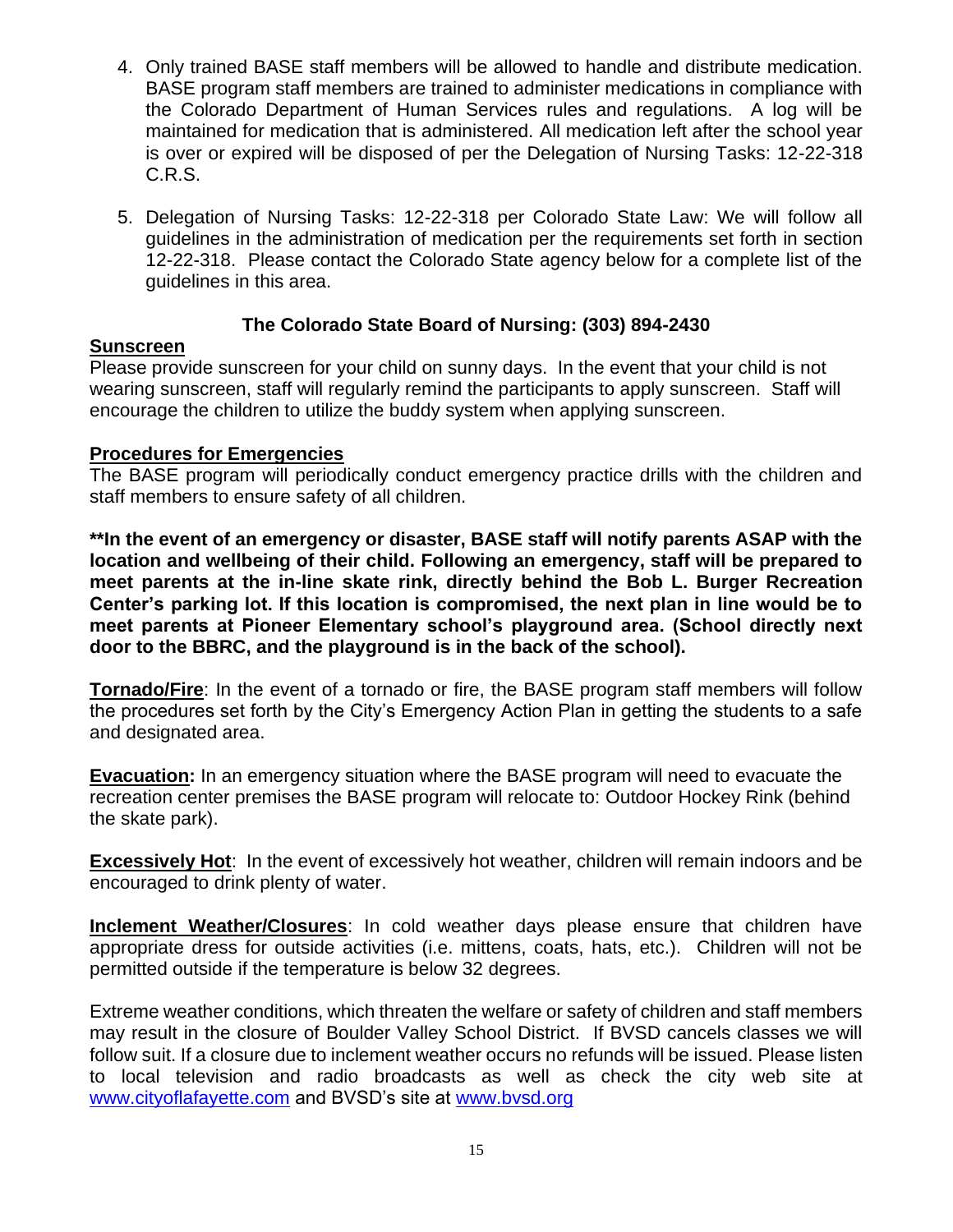**Natural Disaster**: In case of a natural disaster, the children will follow the City's Emergency Action Plan and will proceed to the areas mapped out for safety by the City.

**Lost Child**: In the event of a lost child, the parents, local police authorities, and the recreation supervisor/Coordinator will be notified. All attempts will be made to locate the child as quickly as possible. If your child leaves the BASE program without permission, we will treat the situation as a lost child and notify parents and local police authorities immediately. Children who are expected to attend BASE but do not show and are not excused by the parent or guardian may also be treated as a "lost child". Appropriate documentation will be completed and filed with proper authorities.

**Internal/External Threats**: Lockdown drills will be implemented for internal threats. Lockout drills will be implemented for external threats. Both are done in accordance with the City's Emergency Action Plan.

#### **Reporting of Child Abuse**

As a child care facility, each staff member is required to read and sign a statement clearly defining child abuse and neglect pursuant to state law and outlining the staff member's personal responsibility to report all incidents of child abuse or neglect according to state law.

Should you suspect child abuse at our facility, a report of suspected child abuse must be made to the county department of social services, police department, or other law enforcement agency in the community or county in which the child care facility is located.

Should you suspect child abuse that did not occur at our facility, a report of suspected child abuse must be made to the county department of social services in the county in which the child resides or the local law enforcement agency in the county in which the incident is believed to have occurred.

Boulder County Social Services - (303) 441-1000

#### **Zero Tolerance for Abuse**

The City of Lafayette is committed to providing a safe environment for its staff and participants by preventing abusive conduct in any form. Every staff member is responsible for protecting our participants and ensuring their safety and well being while at BASE.